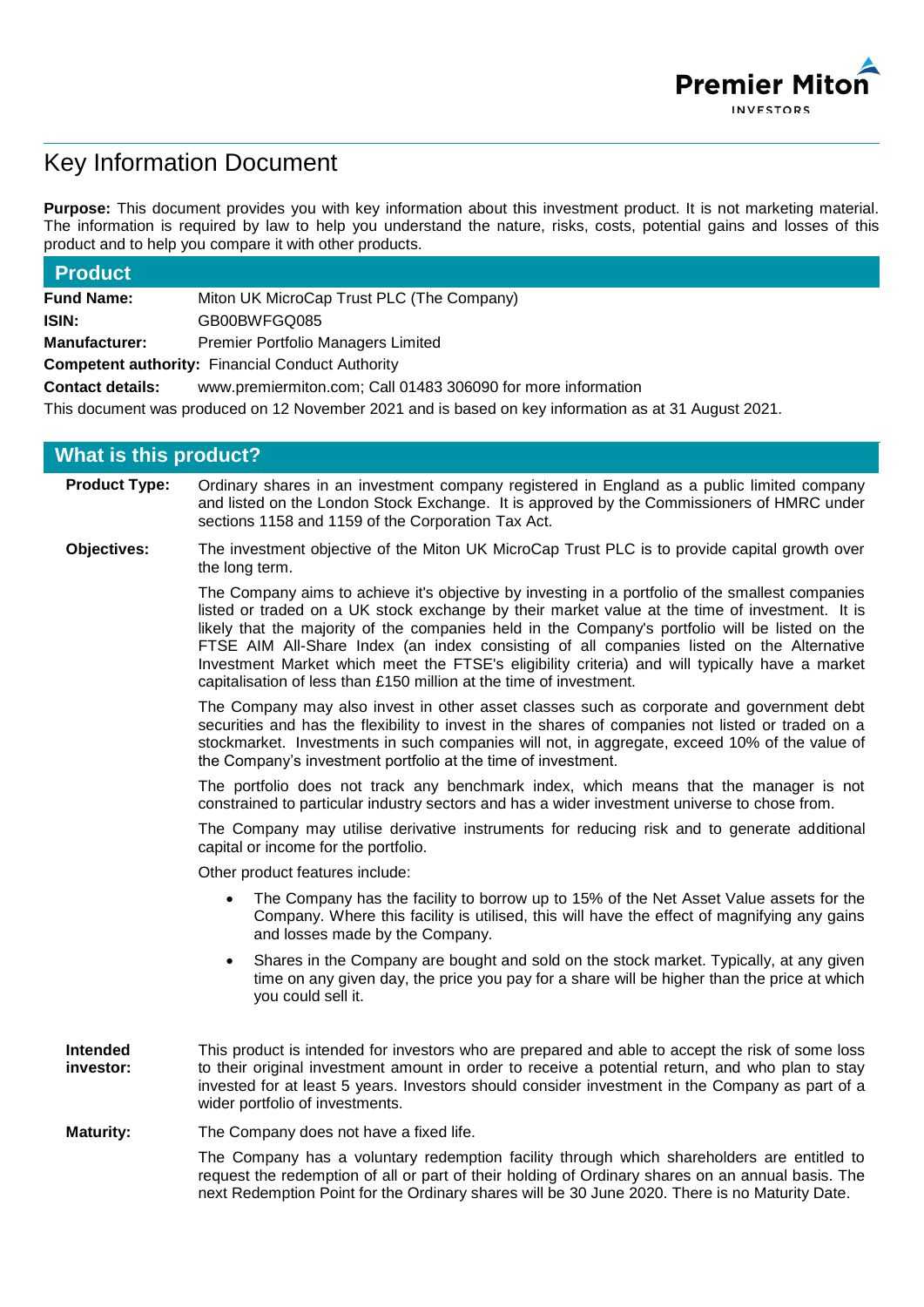

### **What are the risks and what could I get in return?**



The summary risk indicator is a guide to the level of risk of this product compared to other products. It shows how likely it is that the product will lose money because of movements in the markets.

We have classified this product as 4 out of 7, which is "a

medium" risk class. This rates the potential losses from future performance at a medium level, and poor market conditions could impact the ability for you to receive a positive return on your investment.

For other risks, please see the AIFMD Disclosure Document [http://www.mitongroup.com.](http://www.mitongroup.com/)

The product does not include any protection from future market performance so you could lose all or some of your investment.

#### **Performance Scenarios**

| <b>Investment £10,000</b>            |                                                                 |                        |                       |                                                |  |  |
|--------------------------------------|-----------------------------------------------------------------|------------------------|-----------------------|------------------------------------------------|--|--|
| <b>Scenarios</b>                     |                                                                 | l vear                 | 3 years               | 5 years                                        |  |  |
|                                      |                                                                 |                        |                       | <i><b>(recommended)</b></i><br>holding period) |  |  |
| <b>Stress</b>                        | What you might get back after costs                             | £1,995.16              | £4.036.94             | £2,976.60                                      |  |  |
| scenario                             | Average return each year                                        | $-80.05\%$             | $-26.09%$             | $-21.52%$                                      |  |  |
| <b>Unfavourable</b><br>scenario      | What you might get back after costs<br>Average return each year | £8,500.57<br>$-14.99%$ | £8,437.84<br>$-5.50%$ | £8,870,56<br>$-2.37%$                          |  |  |
| <b>Moderate</b><br>scenario          | What you might get back after costs<br>Average return each year | £10,956.66<br>9.57%    | £13,067.24<br>9.33%   | £15,584.39<br>9.28%                            |  |  |
| <b>Favourable</b><br><b>Scenario</b> | What you might get back after costs<br>Average return each year | £13,971.01<br>39.71%   | £20.019.67<br>26.03%  | £27.086.24<br>22.05%                           |  |  |

This table shows the money you could get back over the next 5 years (recommended holding period), under different scenarios, assuming that you invest £10,000. The scenarios shown illustrate how your investment could perform. You can compare them with the scenarios of other products. The scenarios presented are an estimate of future performance based on evidence from the past on how the value of this investment varies, and are not an exact indicator. What you get will vary depending on how the market performs and how long you keep the investment. The stress scenario shows what you might get back in extreme market circumstances.

The figures shown include all the costs of the product itself, but may not include all the costs that you pay to your advisor or distributor. The figures do not take into account your personal tax situation, which may also affect how much you get back.

### **What happens if Premier Portfolio Managers Limited is unable to pay out?**

As a shareholder of Miton UK MicroCap Trust PLC you are not able to make a claim to the Financial Services Compensation Scheme about Miton UK MicroCap Trust PLC in the event that the Company fails, however you will have the same rights as other ordinary shareholders.

### **What are the costs?**

The Reduction in Yield (RIY) shows what impact the total costs you pay will have on the investment return you might get. The total costs take into account one-off, ongoing and incidental costs. The amounts shown in the table below are the cumulative costs of the product itself, for three different holding periods. They include potential early exit penalties. The figures assume you invest £10,000. The figures are estimates and may change in the future.